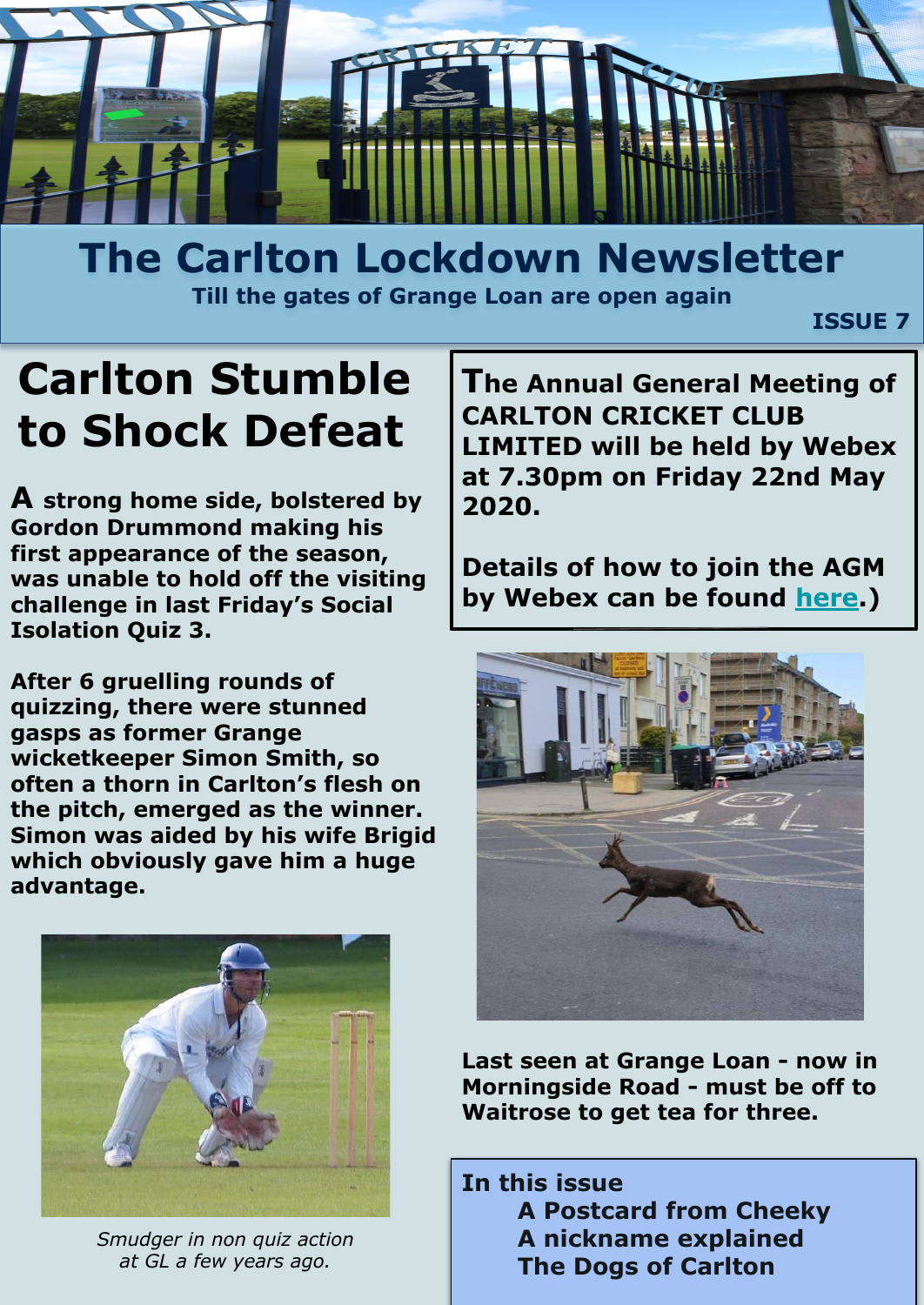## **A Post Card from Chayank**

**As you may know I spent my winter in Australia and I'm still "stuck" here. I played a season of 2 day cricket. I quickly realised it is even more dull than it looks. My first game I had to bowl 29 overs from one end on a mild 25 plus day. This pretty much became the norm - I was bowling long spells weekly and picking up next to no wickets for a low economy. Boring stuff.** 

**However, 2nd half of the season was more interesting as I got to open the batting! Yes Watts, batting is easy. Opening the batting is a joke. If you get out early there are plenty of excuses. My personal favourites: "first one that swung the other way", "you're gonna get one of them at least a season" or "I just missed a straight one." Anything you say is acceptable. My scores weren't the best with a 40 odd, 30 odd and a couple of other starts but I was facing the new ball so scores don't matter.**

**The last game I faced the ex Sri Lankan opening bowler, Eranga, who holds the record for a wicket in his first over of each format of international cricket.** 

**I think he had a dispute with the ICC so found himself opening the bowling against me. You could have easily mistaken him for an Australian as well. He was a polite man who aimed regularly at my head, especially with no ICC to bother him. In my defence, I kept expertly leaving or missing the ball. Nevertheless, I saw him off and on comes a mix between Nick Martin/Omar Ahmed. It only took him his first ball to get me out. Moral of the story; pace is overrated. To sum up the season, plenty of people tried to take my head off during the winter and no one succeeded so I expect to be opening the batting when I get back. See you soon - stay safe.**



*Cheeky at the Adelaide Oval with Nick White*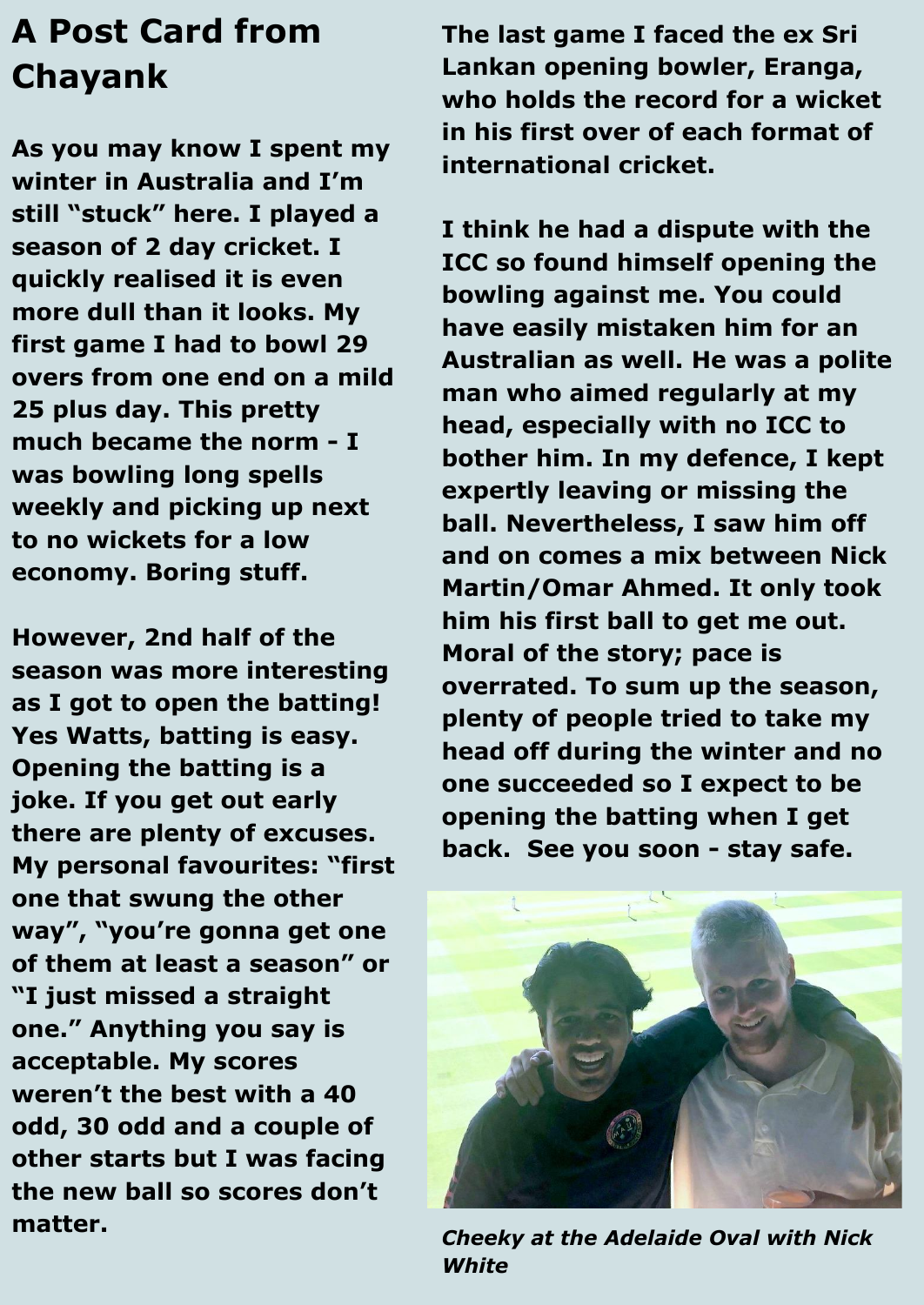#### **The Unlikely Origins of a Nickname** *Nick Martin reveals all*

**There are a few things you can rely on when you arrive at Grange Loan on a Saturday: taking abuse from Fraser Watts, Moon asking you to move covers, Sibs being hungover and Cheeky grinning ear to ear.** 

**Those unfamiliar with Cheeky might assume the grin would be followed with a pleasant greeting or friendly small talk. I would advise caution to these people. More often than not, this grin is paired with morally dubious goading and teasing. Connecting the dots, I came to the conclusion that the mischievous joshing was the origins of his nickname however on further examination this did not ring true…**

**Born in New Delhi, at the beginning of 1996, Chayank Gosain moved to Scotland with his family in 2005. Struggling to make friends he soon became obsessed with reruns of the ITV talent show "Popstars the Rivals".** 

**Chayank was besotted with a pair of Romanian twins from the auditions. Gabriela and Monica Irimia were identical twins who failed to impress the judges, but managed to secure young Chayank's heart, and, not necessarily for that reason, a record deal. They were known as the Cheeky Girls.**



*Cheeky Girls*

**Their single "Cheeky Song" made it to number two in the charts in 2003. But in the Gosain household in the summer 2005 you could be forgiven for thinking it had made a late surge for the elusive top spot.** 

**So it was that the 10 year old Chayank turned up to his first Carlton Junior Wednesday with a Cheeky Girl style haircut and pronouncing he was a Cheeky Boy.**

**As with most nicknames, it was shortened and adapted, and its origins, like most Cheeky Girl fans, forgotten. Until now.**



*Cheeky Boy*